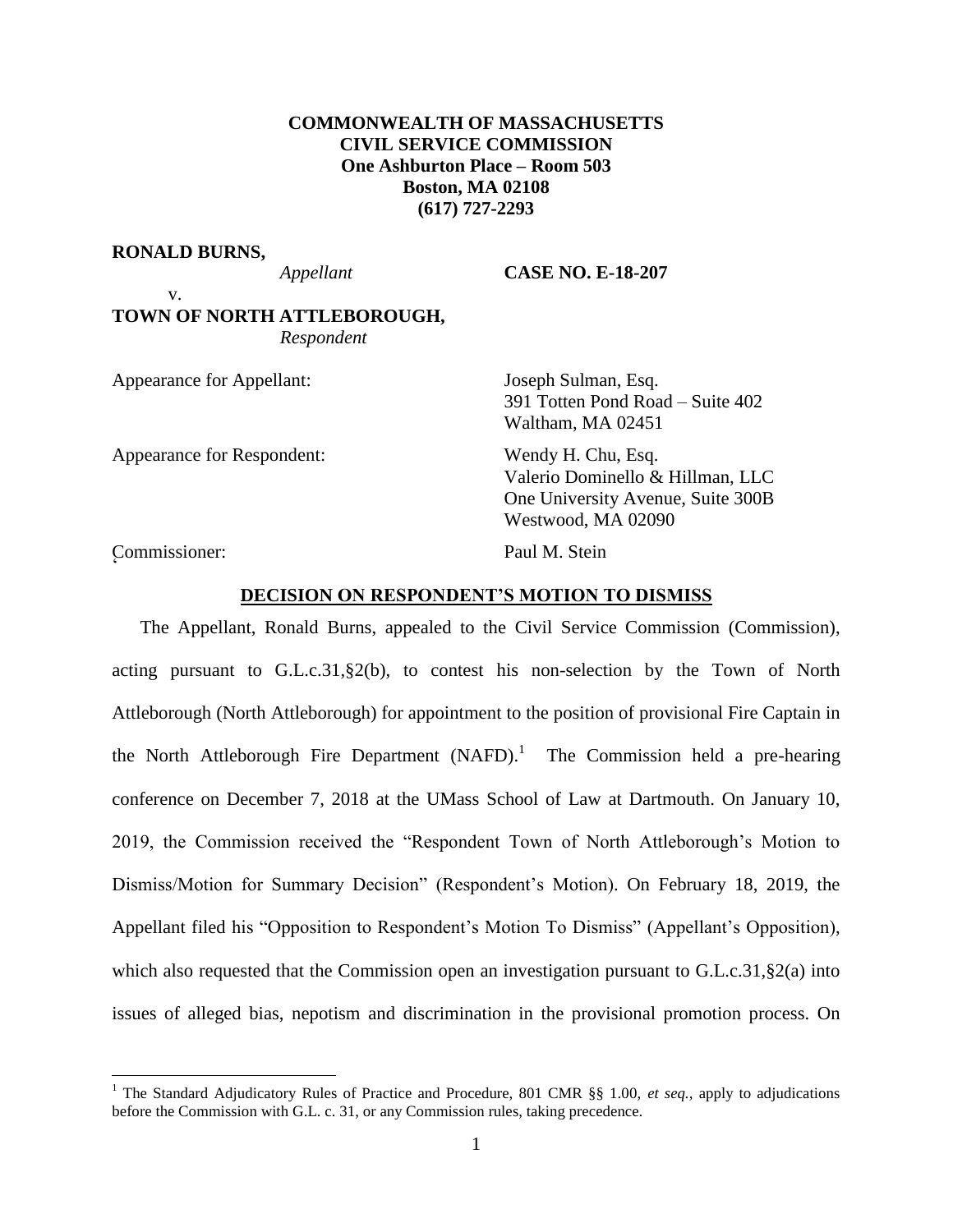February 22, 2019, I held a motion hearing at the UMass School of Law at Dartmouth and requested additional submissions from the parties. On March 22, 2019 I received the "Town of North Attleborough's Response to Appellant's Opposition Filing" (Town's Response) and the Appellant's "Supplement to Opposition to Respondent's Motion to Dismiss" (Appellant's Supplement).

For the reasons more fully explained below, I have concluded that the motion to dismiss should be allowed and the Appellant's Section 2(b) appeal should be dismissed. The Appellant's request for a Section 2(a) investigation is addressed separately.

## **Findings of Fact**

Based on the submissions of the parties, viewing the evidence in the light most favorable to the Appellant, I find the following material facts are not disputed:

1. The Appellant, Ronald Burns, is employed as a Lieutenant with the NAFD. (*Respondent's Motion; Appellant's Opposition*)

2. The Appointing Authority for the NAFD is the North Attleborough Board of Selectmen (BOS). (*Respondent's Motion; Appellant's Opposition*)

3. Lt. Burns took the November 2016 Fire Captain's promotional examination and his name appeared first on the NAFD Fire Captain's eligible list established on March 21, 2017. (*Respondent's Motion; Appellant's Opposition*)

4. From the start, the 2017 NAFD Fire Captain's eligible list actually contained only two names of candidates who would be willing to accept appointment, Lt. Burns and Lt. Christopher Colman, ranked third. The second ranked candidate was out of work on medical leave (from which he never returned) when the list was established. (*Respondent's Motion; Appellant's Opposition*)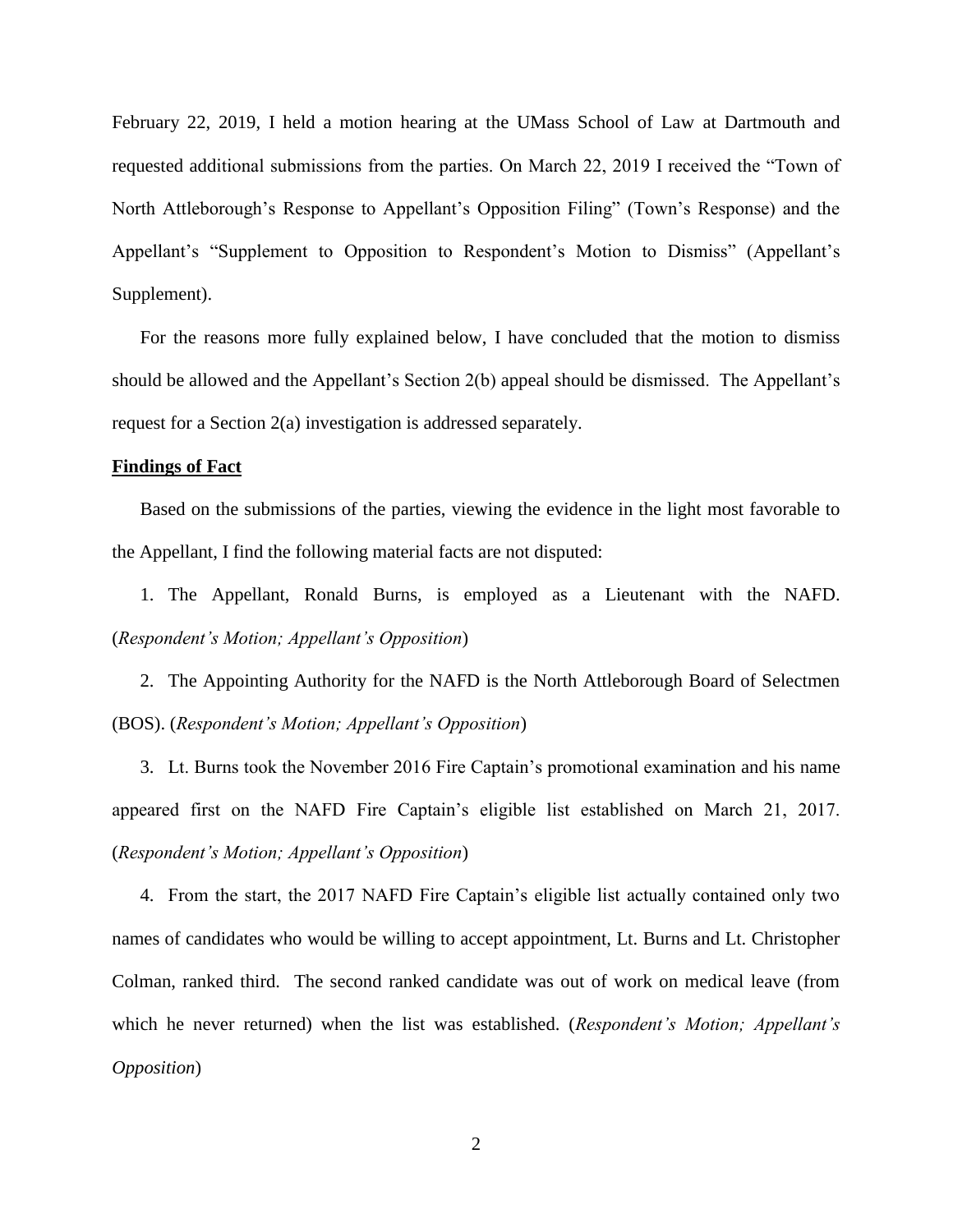5. On June 8, 2017 the BOS voted 3-0 (two absent) to provisionally promote Lt. Coleman to Captain. (*Respondent's Motion; Appellant's Opposition; Administrative Notice [BOS meeting video at 44:30-1:01:00, [https://northtvvideovault.viebit.com\]](https://northtvvideovault.viebit.com/))*

6. During the public comment period of the BOS meeting, Lt. Burns spoke briefly that he thought he was being "unjustly bypassed" and asked the BOS to "not only consider the Chief's recommendation" but also "consider the marks" on the examination and table the appointment until the BOS conducts its own interviews of the two candidates. (*Respondent's Motion; Appellant's Opposition; Administrative Notice [BOS meeting video at 11:00-12:00, [https://northtvvideovault.viebit.com\]](https://northtvvideovault.viebit.com/))*

7. The June 2017 provisional Captain's appointment (along with a provisional appointment of a Lieutenant to fill the Captain's vacancy created by that appointment) was made after a 15 minute deliberation, based on the presentation of Fire Chief Brousseau, who explained that his recommendations were made after interviews of both candidates by a panel of NAFD personnel and outside Fire Chiefs which unanimously favored the selected candidate. Nothing negative about Lt. Burns was mentioned. (*Administrative Notice [BOS meeting video at 44:30-1:01:00, [https://northtvvideovault.viebit.com\]](https://northtvvideovault.viebit.com/))*

8. The following day, Lt. Burns spoke to Chief Brousseau by telephone and informed him that he was on his way to a medical facility where he was admitted. He remained out on sick leave for two weeks, after which he took three weeks of vacation leave, returning to duty on July 18, 2017. Chief Brousseau informed the North Attleborough Town Administrator of these developments and documented this information in a File Memo placed in a file kept in his office. (*Appellant's Opposition; Town's Response*)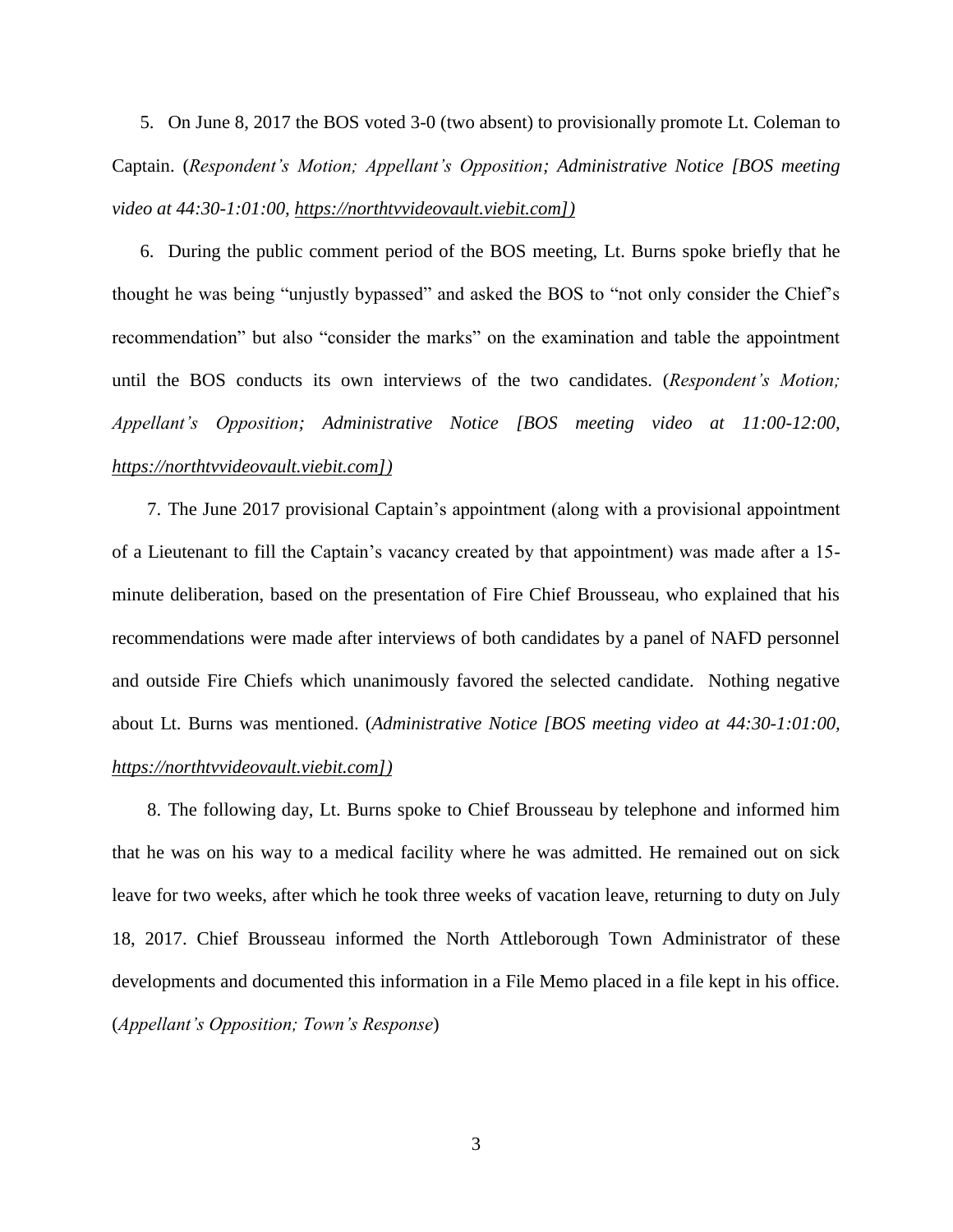9. In June 2018, Chief Brousseau informed the BOS that the NAFD needed to make another promotion to Captain to fill a vacancy due to an expected September 2018 retirement in September. He noted that only one candidate remained on the existing eligible list, he proposed filling the position provisionally and (due to the "short list") opening up the provisional appointment to all eight NAFD Lieutenants, with the expectation that the position would be filled permanently after a new eligible list was established following the next promotional examination scheduled for November 2018. The BOS took no action on this request. (*Respondent's Motion; Appellant's Opposition*)

10. On or about September 6, 2018, Chief Brousseau met with Lt. Burns and Lt. McKinnon,

the local firefighters' union representative. (*Appellant's Opposition*)

11. On September 7, 2018, Chief Brousseau circulated an internal e-mail that stated:

"At the direction of the Board of Selectmen:

"Lieut. Ron Burns will be promoted to Provisional Fire Prevention Captain at their next meeting on Sept. 20, 2018.

"The Civil Service exam for Fire Captain will be cancelled, and an Assessment Center will be conducted for all permanent Captain promotions. The assessment center will be scheduled and posted once the impact of the change to the Memorandum of Agreement is negotiated with Local 1992."

(*Appellant's Opposition*)

12. Upon learning that he would not be immediately promoted to Captain permanently, but

only provisionally, Lt. Burns became upset and began to feel "extreme stress and anxiety" and

"needed to leave" in the middle of his shift. (*Appellant's Opposition*)

13. On September 12, 2018, Chief Brousseau circulated another internal e-mail stating:

"The below [September 7, 2018] email regarding Captain promotions is rescinded. I will advise you of the status of the Captain promotional process, once it is determined by the appointing authority."

Lt. Burns contends this action was taken in direct retaliation for his use of sick leave.

(*Appellant's Opposition; Appellant's Supplement*)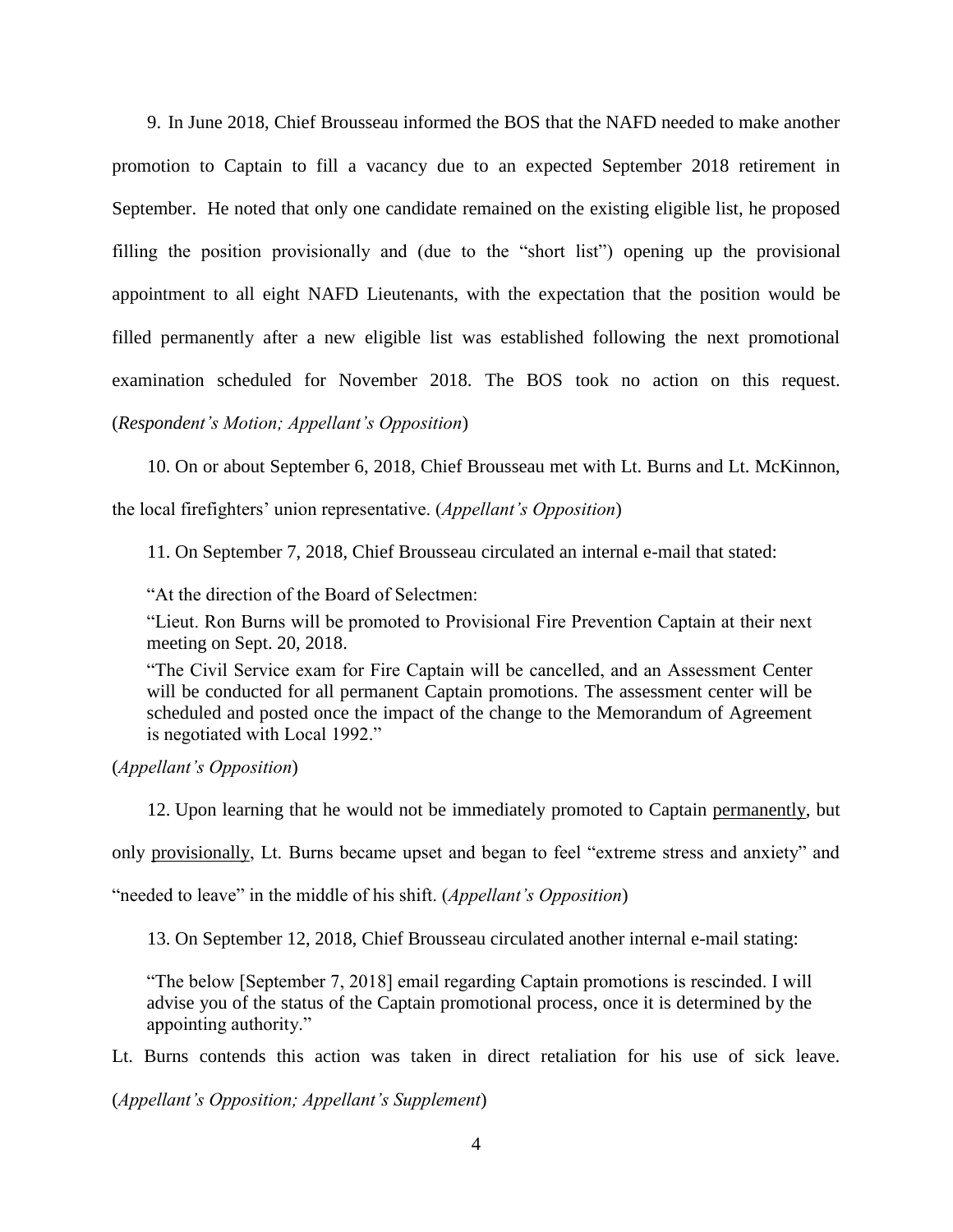14. At the October 11, 2018 BOS meeting, Chief Brousseau reported on plans to appoint a new Deputy Chief (through an assessment center) and one or two provisional Captains, that would be open to all lieutenants, pending the November 2018 Captain's Exam and establishment of a new eligible list for Captain from the results of that examination, expected in April 2019. The BOS approved that plan. (*Respondent's Motion; Appellant's Opposition; Town's Response*)

15. Chief Brousseau recused himself from the Deputy Chief's appointment process because his brother, Brian Brousseau had applied for that position. He continued to manage the provisional Captain's promotional process, however, sending out an internal email requesting interested candidates to submit an application by October 18, 2018, with a view to scheduling internal interviews by October 23, 2018 with recommendations to the BOS at their next meeting on October 25, 2018. (*Respondent's Motion; Appellant's Opposition; Town's Response*)

16. At the October 25, 2018 BOS Meeting, as it had become known that Chief Brousseau's brother (who didn't get the Deputy Chief's job) was going to apply for the provisional Captain's position(s) and on advice of Labor Counsel, the BOS ordered that Chief Brousseau also recuse himself from that process and assigned the future management of the Captain's promotion to the North Attleborough Town Administrator and the North Attleborough Town HR Director. (*Respondent's Motion; Appellant's Opposition*)

17. Under the direction of the Town Administrator, the Town HR director informed all potential candidates for the Captain position(s) that the internal interviews scheduled for October 25, 2018 were cancelled and they would be informed when a replacement process had been established. Thereafter, the HR director recruited three (3) municipal area Fire Chiefs to interview the candidates (the Portsmouth RI Fire Chief [formerly Brookline Fire Chief and Fall River Fire Chief], the Fall River Fire Chief and the Norton Fire Chief). (*Respondent's Motion*)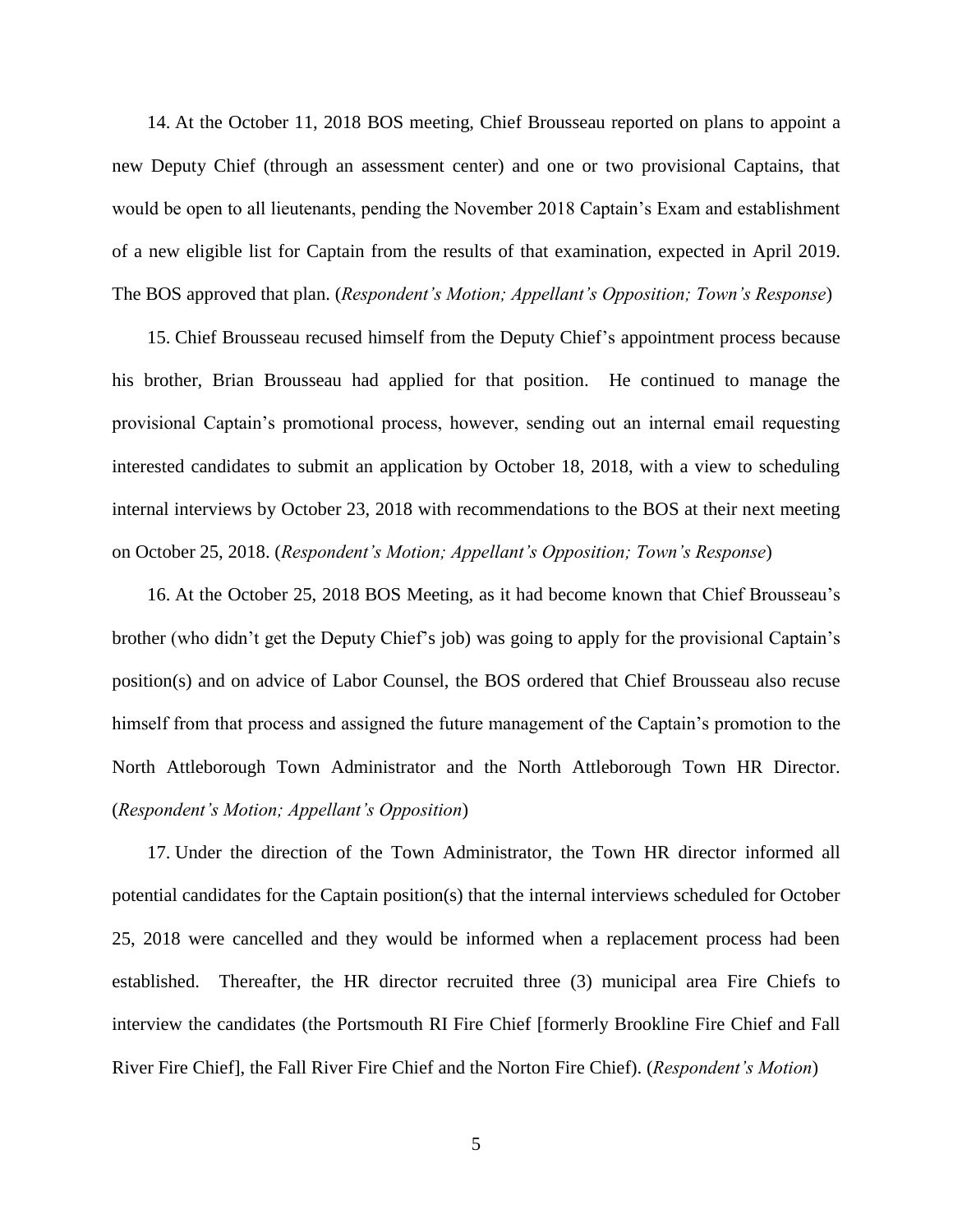18. On October 25, 2018, Lt. Burns filed this appeal with the Commission. (*Claim of Appe*al)

19. By letter dated November 5, 2018, the Massachusetts Human Resources Division (HRD) informed North Attleborough that less than four applications were received from NAFD individuals eligible to take the HRD-administered written promotional examination for Fire Captain scheduled for November 17,  $2018<sup>2</sup>$  Therefore, as required by G.L.c.31, §59, the examination was postponed, to be rescheduled for a later date unless an alternative (i.e. Sole Assessment Center request) is received and approved. The next HRD departmental examination is now scheduled for November 2019. (*Town's Response*)

20. On November 13, 2018, the NAFD Provisional Captain(s) Chief's Panel (Chief's Panel) conducted a semi-structured interview, including a review of the candidate's education and experience, standard interview questions, role play scenario(s) and fire service related problems. A numerical scoring index was used, with the five candidates' scores in rank order: (1) Lt. Brousseau (75.67); (2) Lt. McKinnon (71.67); Lt. Bristol (63.67); Lt. A (61.33); Lt. Burns (50.67). (*Respondent's Motion*)

21. At the BOS Meeting held on November 15, 2018, the BOS voted 5-0 to provisionally appoint Lt. Brousseau and Lt. McKinnon to Captain, the two candidates ranked number one and two, respectively, by the Chief's Panel. (*Respondent's Motion*) 3

22. At the BOS Meeting on January 31, 2019, on the recommendation of Chief Brousseau, the BOS voted to make a third provisional promotion to Captain, appointing Lt. Bristol, the next-

 $\overline{a}$ 

 $2^2$  Lt. Burns did not sign up for the November 2018 examination. Had he done so, HRD would not have had to postpone the examination. (*Town's Response*)

<sup>&</sup>lt;sup>3</sup> Prior to the vote, Chief Brousseau introduced Lt. McKinnon to the BOS and summarized his qualifications. The Chief's brother, Lt. Brousseau, was on vacation and Chief Brousseau made no comment about him other than his introductory remarks that the candidates being recommended were the two top ranked candidates as determined by the Chief's Panel. (*Administrative Notice[BOS meeting video at 7:30-13:00, [https://northtvvideovault.viebit.com\]](https://northtvvideovault.viebit.com/)*)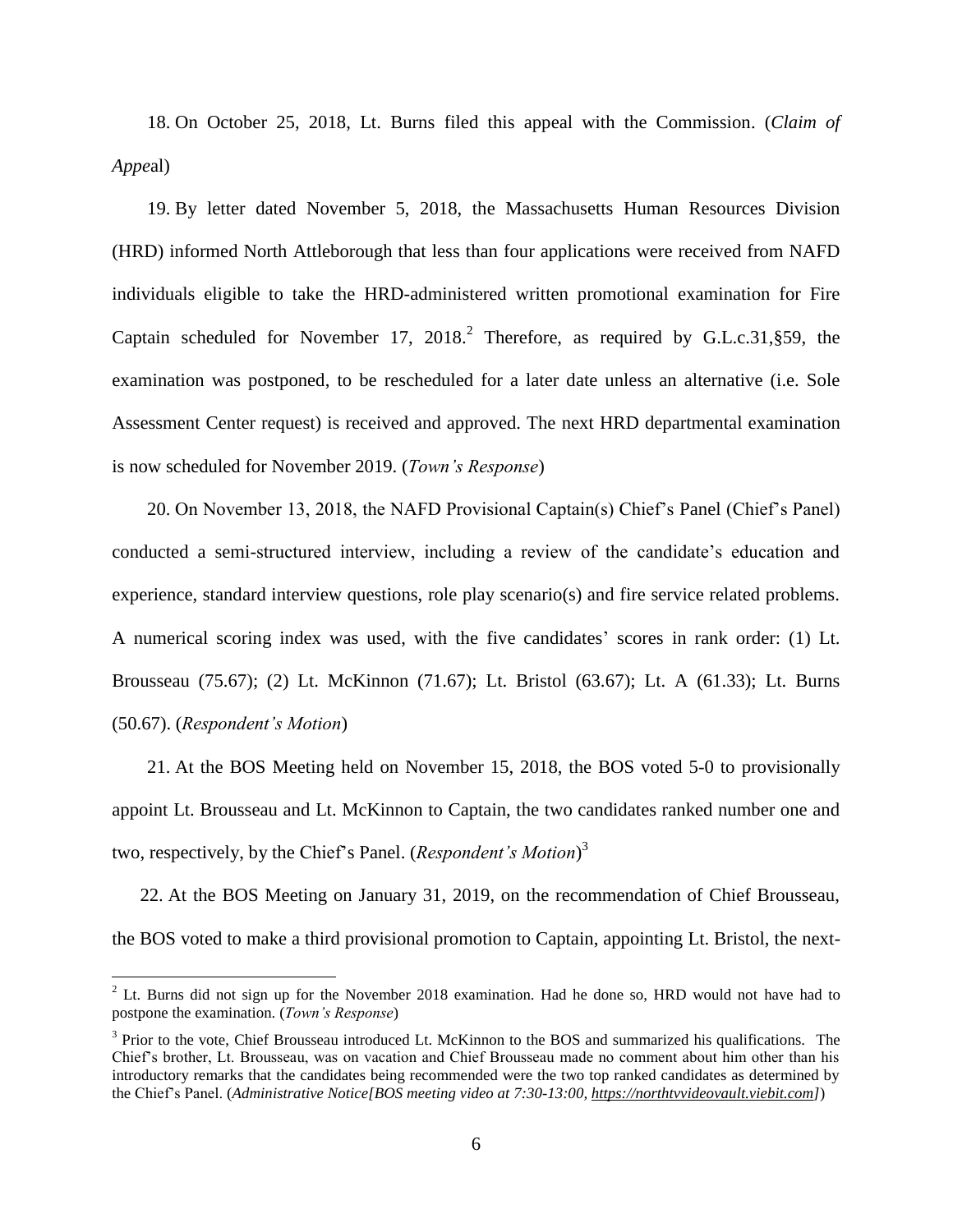highest ranked candidate as determined by the November 13, 2018 Chiefs Panel. (*Appellant's Opposition; Town's Response; Administrative Notice [BOS meeting video at 6:30-10:00, [https://northtvvideovault.viebit.com\]](https://northtvvideovault.viebit.com/)*)

23. Later in the January 31, 2019 BOS Meeting, during the "Resident and Community Comment" period, Lt. Burns was recognized and he, along with his brother, addressed the BOS for approximately 15 minutes concerning his grievances about being rejected for promotion to Fire Captain for what he called "politics and nepotism". Lt. Burns suggested, in essence, that the BOS had not been fully informed and had allowed Chief Brousseau, either knowingly or unwittingly, to act on a bias against him for taking sick leave to deal with the stress of being bypassed and for speaking out at the BOS meeting two years earlier. (*Appellant's Opposition; Town's Response; Administrative Notice [BOS meeting video at 14:00-30:00, [https://northtvvideovault.viebit.com\]](https://northtvvideovault.viebit.com/)*)

24. On February 5, 2019, Lt. Burns filed a complaint with the Massachusetts Commission against Discrimination, claiming that he was denied promotion in retaliation for stating his grievances and because Chief Brousseau "perceived" him as disabled. (*Town's Response*)

#### **Applicable Legal Standard**

A motion to dismiss an appeal before the Commission, in whole or in part, may be filed pursuant to 801 C.M.R. 1.01(7)(h). These motions are decided under the well-recognized standards for summary disposition as a matter of law, i.e., "viewing the evidence in the light most favorable to the non-moving party", the undisputed material facts affirmatively demonstrate that the non-moving party has "no reasonable expectation" of prevailing on at least one "essential element of the case". See, e.g., Milliken & Co., v. Duro Textiles LLC, 451 Mass. 547,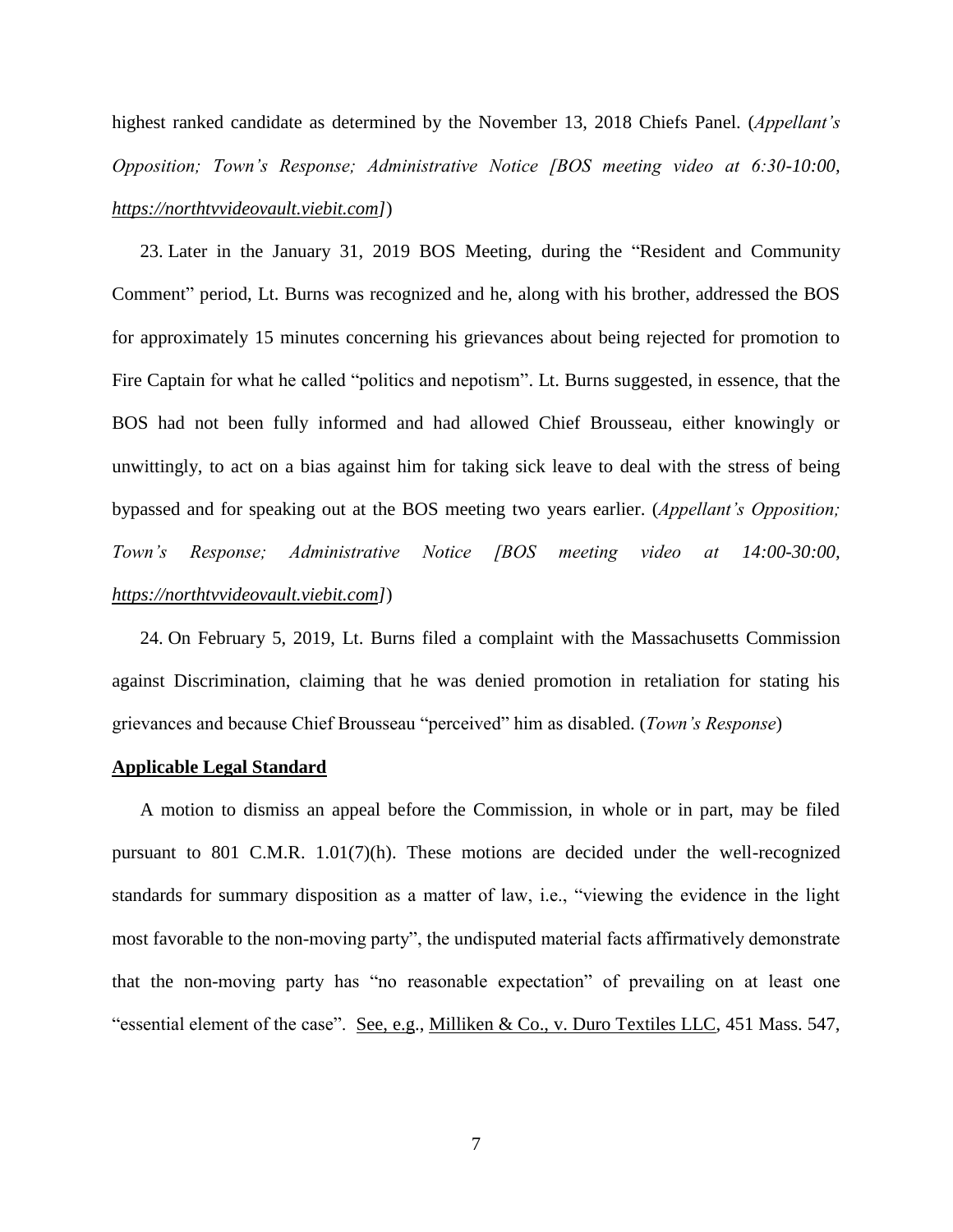550 n.6, (2008); Maimonides School v. Coles, 71 Mass.App.Ct. 240, 249 (2008); Lydon v. Massachusetts Parole Board, 18 MCSR 216 (2005)

# **Applicable Civil Service Law for Appeals**

The core mission of Massachusetts civil service law is to enforce "basic merit principles" for "recruiting, selecting and advancing of employees on the basis of their relative ability, knowledge and skills" and "assuring that all employees are protected against coercion for political purposes, and are protected from arbitrary and capricious actions." G.L.c.31, §1. See, e.g., [Massachusetts Ass'n of Minority Law Enforcement Officers v. Abban,](http://web2.westlaw.com/find/default.wl?mt=Massachusetts&db=578&rs=WLW15.04&tc=-1&rp=%2ffind%2fdefault.wl&findtype=Y&ordoc=2029136022&serialnum=2001441097&vr=2.0&fn=_top&sv=Split&tf=-1&pbc=70F732C1&utid=1) 434 Mass. 256, 259, [\(2001\);](http://web2.westlaw.com/find/default.wl?mt=Massachusetts&db=578&rs=WLW15.04&tc=-1&rp=%2ffind%2fdefault.wl&findtype=Y&ordoc=2029136022&serialnum=2001441097&vr=2.0&fn=_top&sv=Split&tf=-1&pbc=70F732C1&utid=1) MacHenry v. Civil Serv. Comm'n, 40 Mass.App.Ct. 632, 635 (1995), rev.den.,423 Mass.1106 (1996)

G.L.c.31,§2(b) authorizes appeals to the Commission by persons "aggrieved" by certain violations of civil service law by the Massachusetts Human Resources Division (HRD) and appointing authorities to whom HRD has delegated certain authority and provides:

*No person shall be deemed to be aggrieved* . . . *unless such person has made specific allegations* in writing that a decision, action, or failure to act [by HRD or a delegated appointing authority] was in violation of [civil service law], the rules or basic merit principles promulgated thereunder *and said allegations shall show that such person's rights were abridged, denied, or prejudiced in such a manner as to cause actual harm to the person's employment status*. Id. (*emphasis added*)

Chapter 310 of the Acts of 1993 provides discretionary authority to remediate such violations:

*If the rights of any person* acquired under [civil service law] or under any rule made thereunder *have been prejudiced through no fault of his own, the civil service commission may take such action as will restore or protect such rights* notwithstanding the failure of any person to comply with any requirement of said chapter thirty-one or any such rule as a condition precedent to the restoration or protection of such rights. (*emphasis added*)

# **The Section 2(b) Appeal**

This appeal challenges the loss of an opportunity for a provisional promotion to Fire Captain, the second-level supervisory position in the civil service fire service. A provisional promotion is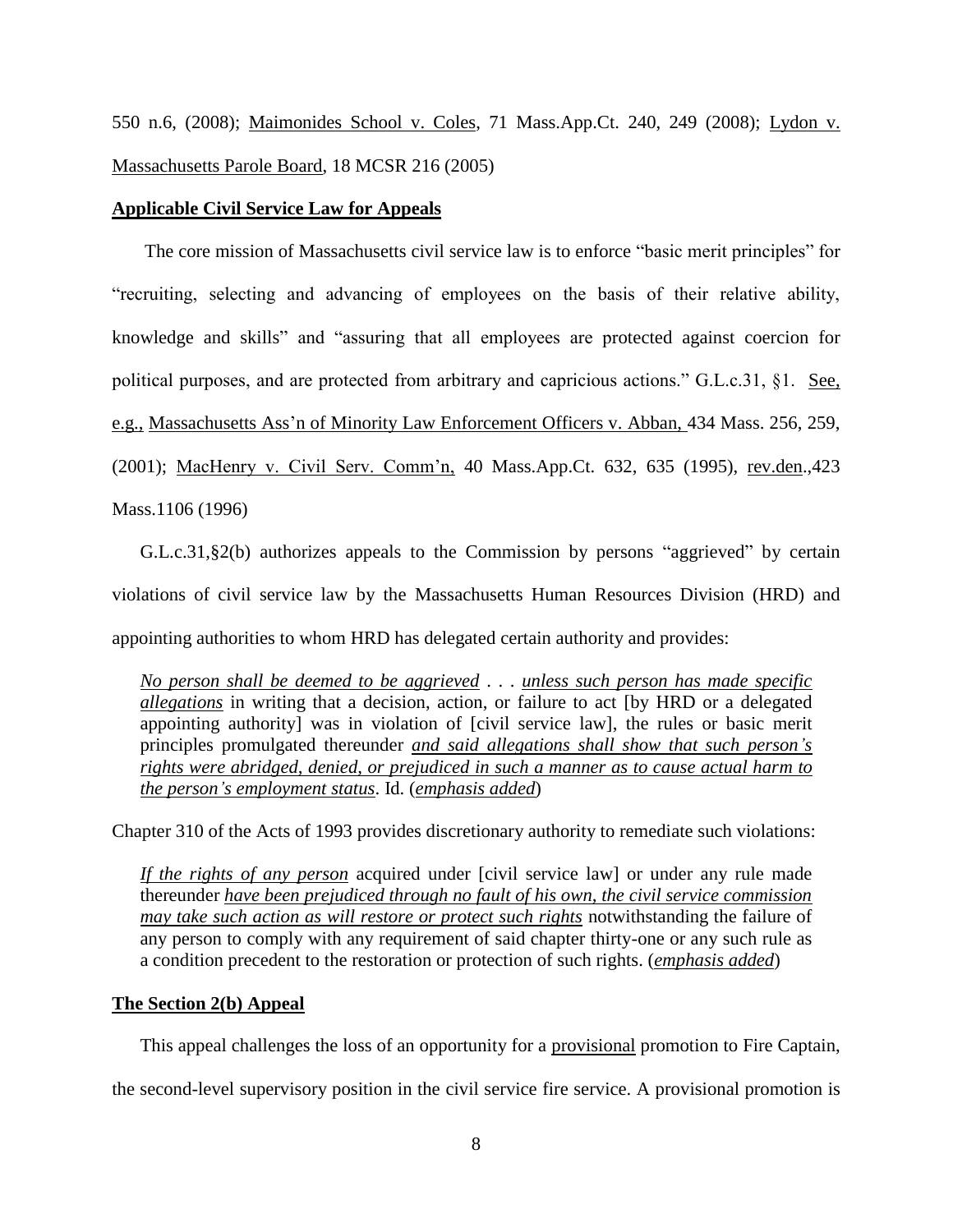permitted, under G.Lc.31, §15, as an exception to the general rule that fire service promotions must be made on a full-time, permanent basis after certification from an eligible list established after a competitive examination pursuant to G.L.c.31, §9 through §11 & §59. G.L.c.31, §15,  $\Pi$ provides:

"*An appointing authority may*, with the approval of the administrator . . . *make a provisional promotion of a civil service employee in one title to the next higher title in the same departmental unit* . . . if there is no suitable eligible list, or *if the list contains the names of less than three persons eligible for and willing to accept employment* . . . . No provisional promotion shall be continued after a certification . . . of the names of three persons eligible for and willing to accept promotion to such position." (*emphasis added*)

Provisionally promoted employees continue to hold their permanency in their lower title. See G.L.c.31,§15,¶3. They have no civil service rights in the position to which they are provisionally promoted and may be disciplined or displaced by an appointing authority and/or returned to their tenured positions at any time without the benefit of notice, hearing and appeal rights that are afforded to persons holding permanent civil service appointments. See, e.g., LeFrancois v. Department of Revenue, 23 MCSR 639 (2010) and cases cited.

In particular, since a provisional promotion, by definition, is not made after certification from an eligible list, the selection process is not subject to the requirement that selection must be made from one of the top three candidates on the list (the so-called  $2n+1$  formula) or that non-selected candidates are entitled to be informed of the reasons for their non-selection and have the right to file a "bypass" appeal with the Commission to challenge the appointment of a lower ranked candidate on the list. See G.L.c. 31, §§6 through 11, 16 through 27; Personnel Administration Rules, PAR.08(4) & PAR.09.

The Commission has repeatedly held that, so long as an appointing authority follows the statutory requirements in making a provisional promotion of any "qualified" candidate in the next lower title, none of the other non-selected candidates have a right of appeal to the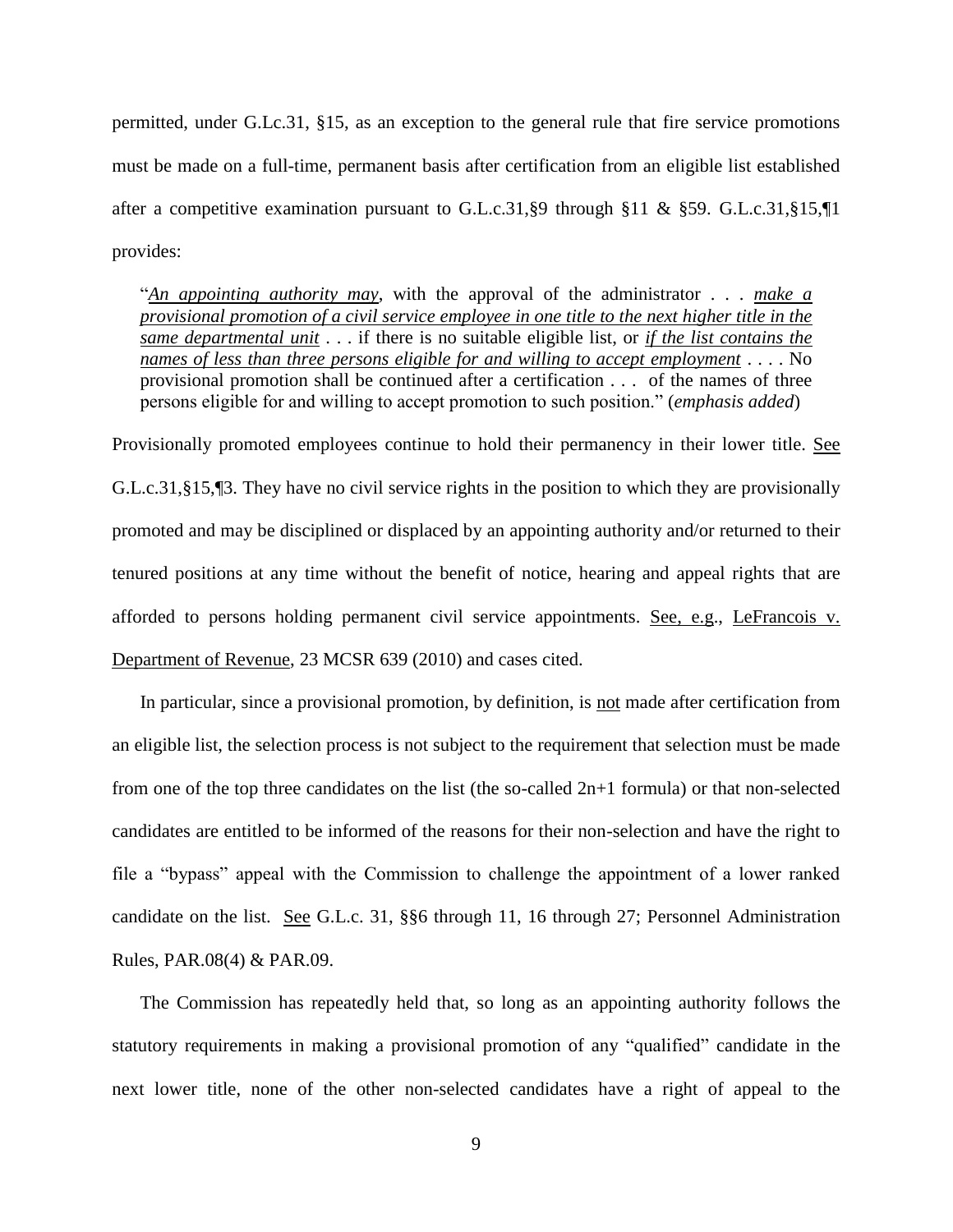Commission. The Commission has repeatedly held that Section 15 does not require that the appointing authority select the "most qualified" candidate or the one with the most seniority. See, e.g., Felder v. City of Boston, 29 MCSR 384 (2016); Shugrue v. Department of Correction, 28 MCSR 82 (2015); Allison v. City of Cambridge, 27 MCSR 379 (2014); Higgins v. Boston Public Schools, 25 MCSR 416 (2012); Sullivan v. City of Boston, 20 MCSR 11 (2007)

Although provisional promotions are not subject to the traditional rules governing bypass decisions and appeals to the Commission, they are not entirely without other safeguards embedded in the statutory scheme designed to ensure that an appointing authority does not compromise fundamental "basic merit principles" under Massachusetts civil service law, so that only persons who are qualified by training and experience are chosen for advancement, free of political influence or other unlawful personal bias. These safeguards include the fact that provisional promotions are meant to be short-term and require prompt scheduling of a competitive examination to make the promotion on a permanent basis, as well as the mandated preference for promoting persons from the "next lower title" over "skipping one or more grades" and requiring heightened scrutiny when promotions do skip one or more grades. See Kelleher v. Personnel Administrator, 421 Mass. 382, 386-390(1995) (The . . . . statutory scheme is to assure the competence of the civil service and to guard against favoritism and bias . . . Where a vacancy is filled provisionally by promotion, there is a greater assurance that the person chosen will have demonstrated some [on-the job] competence and familiarity with the duties of the office.")

Applying these applicable legal principles to the facts of this appeal, Lt. Burns failed to show that North Attleborough's failure to select him for promotion to Fire Captain violated any of his civil service rights that would entitle him to relief from the Commission.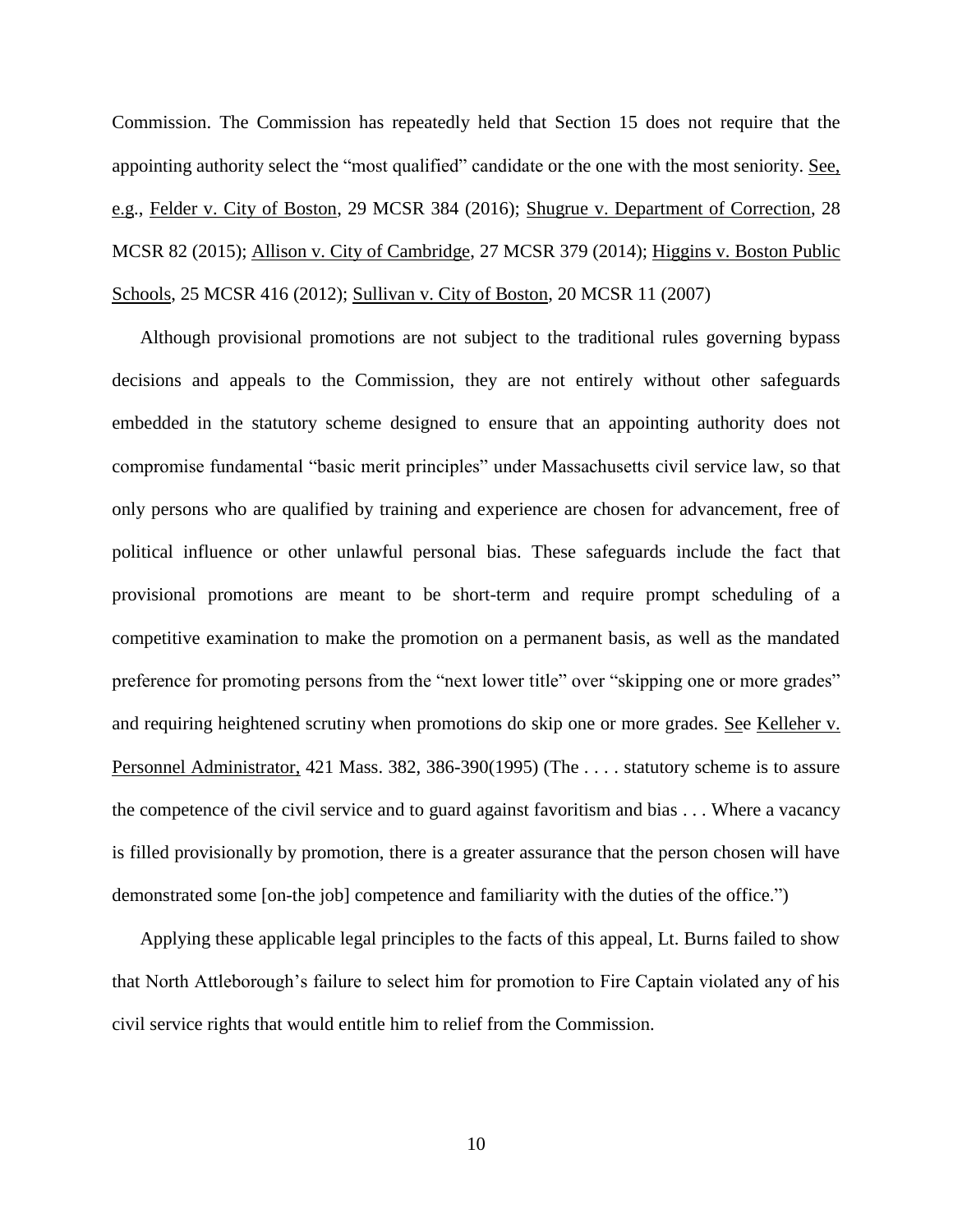First, it is undisputed that, at the time North Attleborough decided to make provisional promotions to the position of Fire Captain in 2018, the eligible list contained only one name (Lt. Burns), and therefore, qualified as a "short list" which entitled North Attleborough to invoke the authority to make provisional promotions under civil service law.<sup>4</sup> Consistent with the requirements of the statute, a departmental promotional examination will be held later this year and the provisional promotions will come to an end. The selection of the permanent Fire Captains will be made from the eligible list, subject to all the safeguards imposed on those appointments under civil service law. Should a candidate who ranks below Lt. Burns on the eligible list be promoted to permanent Fire Captain, Lt. Burns will have a right to appeal his bypass for permanent appointment to the Commission and to present the evidence that he believes demonstrates why the Town did not have reasonable justification to bypass him.

Second, the selection process that North Attleborough used to make the provisional appointments was reasonably tailored to ensure a fair assessment of all five candidates through use of an outside panel of Fire Chiefs who employed a pre-designed, structured interview format and numerically scored each candidate's performance. The candidates' rating were the determining factor in choosing which candidates were offered promotion. The two candidates promoted in November 2018 scored 75.67 and 71.67 (out of a possible 100), putting them in the Excellent category. The candidate promoted in January 2019 scored 63.67, putting him in the Average category. Lt. Burns scored 50.67, also putting him in the Average Category, but last of all five candidates.

 $\overline{a}$ 

<sup>&</sup>lt;sup>4</sup> Lt. Burns did not appeal from the 2017 promotion of the candidate ranked below him on the list and the time to do so has long expired. Lt. Burns does not appear to argue here that North Attleborough should have made a permanent promotion in 2018 of the one remaining name (his) on the list and the law is well-established that such an argument would fail, as an appointing authority has broad discretion whether to promote from a short list, make a provisional promotion, or to make no promotion at all. See, e.g., Brackett v. Civil Service Comm'n, 447 Mass. 223, 252-53 (2006) ("The civil service system does not guarantee an applicant a promotion at a certain date or upon a specific event"); Bergeron v. Town of Falmouth, 29 MCSR 547 (2016) and cases cited.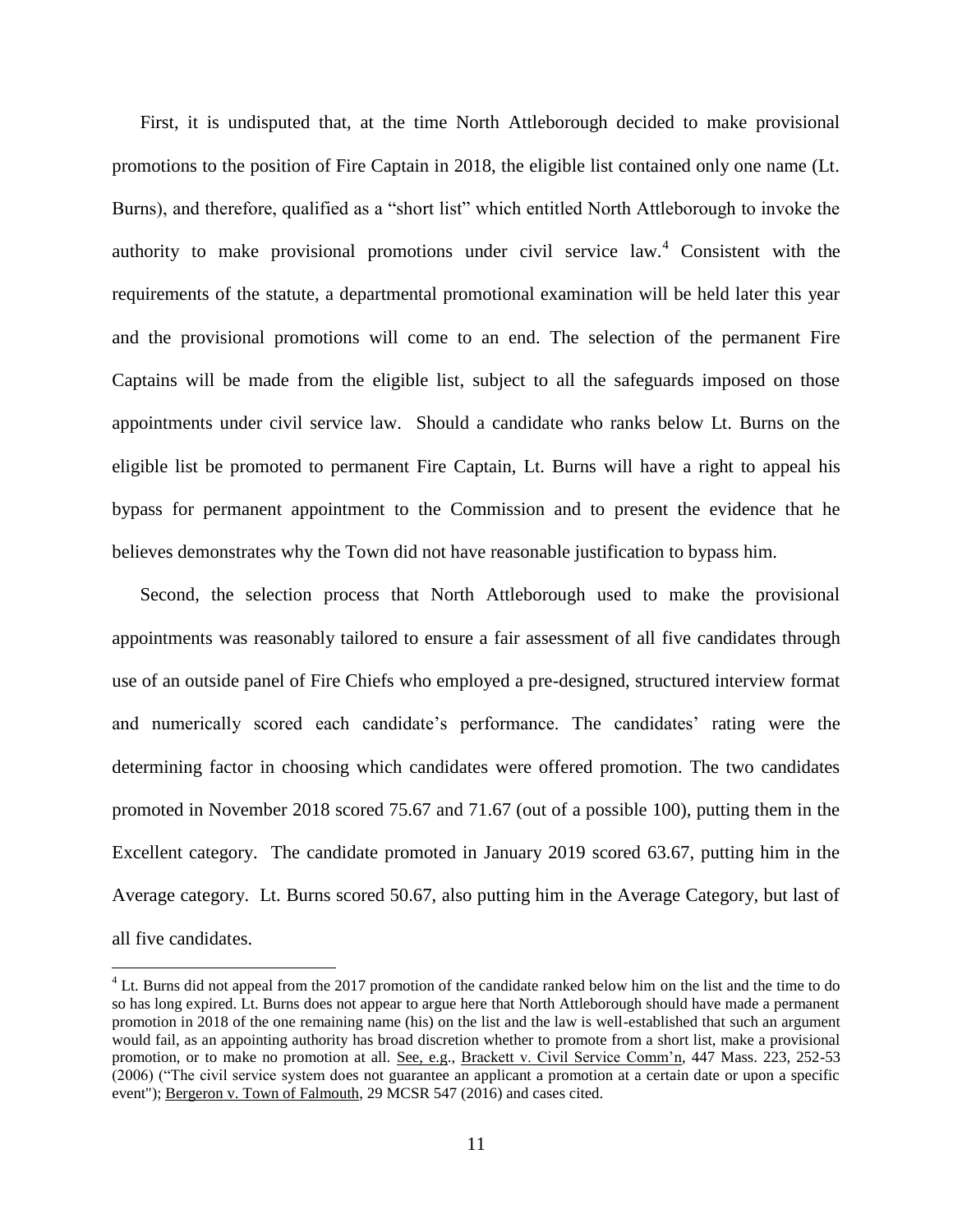Third, I realize that it would appear reasonable to infer that the panel of Fire Chiefs from nearby communities would have known that one candidate (Lt. Brousseau) was NAFD Fire Chief Brousseau's brother. In the absence of any allegation that the interviewing Fire Chiefs treated Lt. Brousseau any differently than the other four candidates, however, I cannot find any reasonable expectation that Lt. Burns would be able to prove that the familial connection was a factor in the panel members' honest evaluation of the five candidates on a basically level playing field. I note that the reason that the BOS ordered the Town Administrator to assemble the outside panel was to ensure, to the extent possible, that Chief Brousseau did not have any role in the evaluation of the candidates.

Fourth, the provisional promotions here are short-lived and will last only so long as it takes for HRD to administer the next HRD-administered written examination and issue a new eligible list from which permanent promotions to these Fire Captains' positions may be made.<sup>5</sup> Lt. Burns will have the opportunity to be appointed to the position after the eligible list was established consistent with civil service law and rules as determined by his place on that list.

Fifth, the circumstances presented in this appeal are quite different from those that the Commission found in Alston v. Town of Brookline, 32 MCSR 37 (2019) cited by the Appellant. The Alston appeal involved the discharge of a tenured firefighter after he failed to return to work following years of suffering from multiple incidents of harassment and retaliation at the hands of his fellow firefighters and superior officers that made it impossible for him to return to duty. Here, by contrast, construing the evidence most favorably to the Appellant, his claims consist of

 $\overline{a}$ 

 $<sup>5</sup>$  This appeal is distinguishable from the line of Commission Decisions that express concern for the "plight of the</sup> provisional", namely, save for the fire service involved in this appeal and other public safety positions, civil service jobs in the official service in Massachusetts can only be filled provisionally because, for decades, there have been no eligible lists from which a certification of names can be made for permanent appointments or promotions due to the fact that HRD stopped administering civil service examinations used to establish such eligible lists for most civil service jobs. Thus, except for police, fire and correctional services, an appointment "which is provisional in form may be permanent in fact." Kelleher v. Personnel Administrator, 421 Mass. 382, 399 (1995). See also Phillips v. City of Cambridge, 29 MCSR 364 (2016); Felder v. City of Boston, 29 MCSR 384 (2016)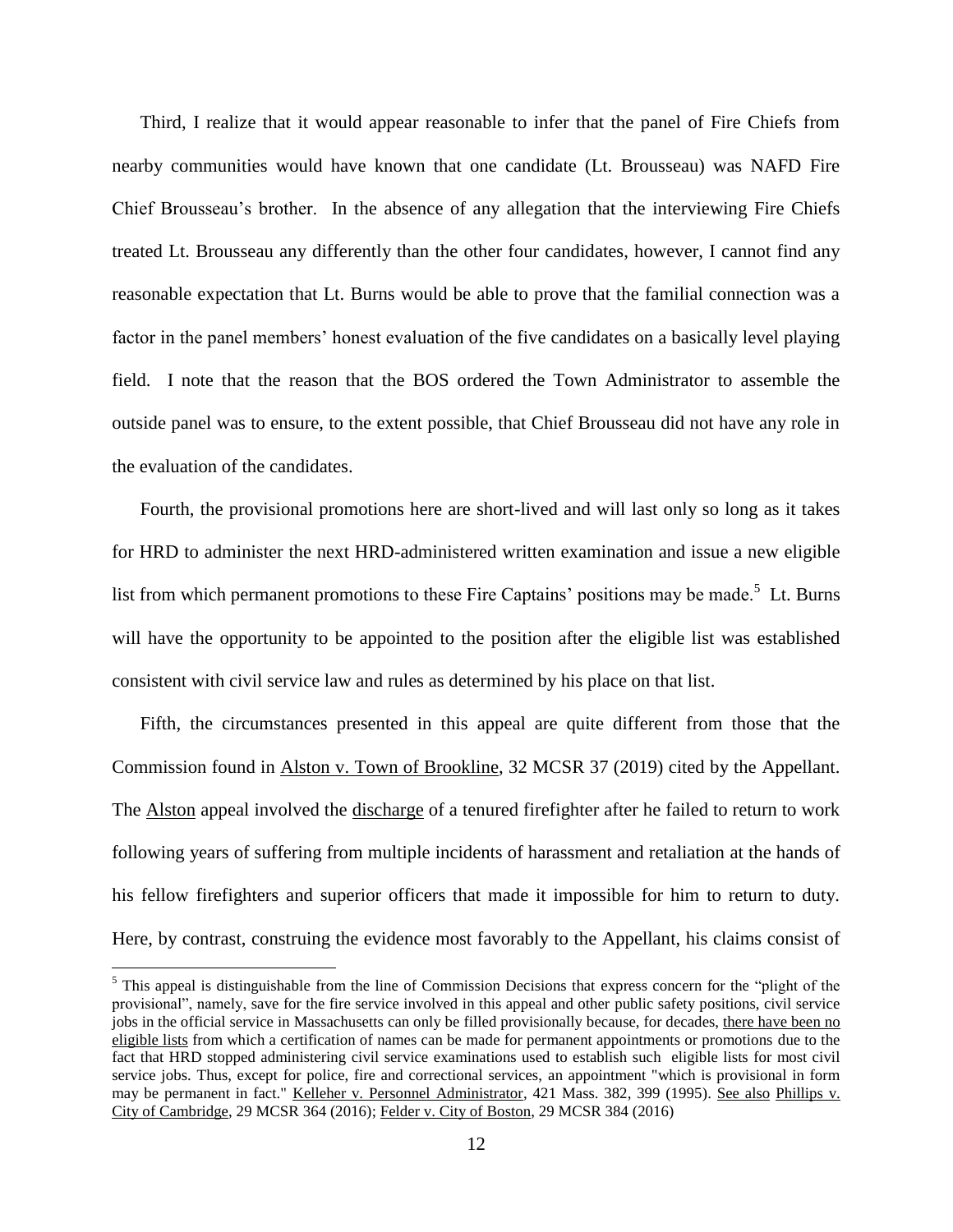retaliation for having spoken to the BOS in June 2017 to advocate for his own promotion to Fire Captain, putting himself in the hospital after learning that he had been bypassed and, finally, when he learned in September 2018 that he would be provisionally promoted to Fire Captain but, because he had hoped to get promoted permanently, the news was so upsetting that he took sick time and went home early. These isolated incidents fall well short of establishing any reasonable expectation that Lt. Burns' civil service rights have been infringed by alleged violations of the discrimination laws or his First Amendment rights.

In sum, Lt. Burns has failed to establish any reasonable expectation that his non-selection for provisional appointment to the position of NAFD Fire Captain was made in violation of his civil service rights or that he is otherwise "aggrieved" and entitled to any equitable relief from the Commission.

## **The Section 2(a) Investigation Request**

G.L.c.31, §2(a) vests the Commission with independent statutory authority to conduct an investigation into any form of a violation of civil service law, on its own initiative or at the written request of "the governor, the executive council, the general court or either of its branches, the administrator [HRD], an aggrieved person, or by ten persons registered to vote in the commonwealth." Section 2(a) grants the Commission broad discretion to decide, if at all, what response and to what extent an investigation is appropriate. See, e,g, Dennehy v. Civil Service Comm'n, Suffolk Superior Court C.A. No. 2013-00540 (2014) ("The statutory grant of authority imparts wide latitude to the Commission as to how it shall conduct any investigation, and implicitly, as to its decision to bring any investigation to a conclusion.") See also Erickson v. Civil Service Comm'n, Suffolk Superior Court C.A. No. 2013-00639 (2014); Boston Police Patrolmen's Association et al v. Civil Service Comm'n, Suffolk Superior Court C.A. No. 2006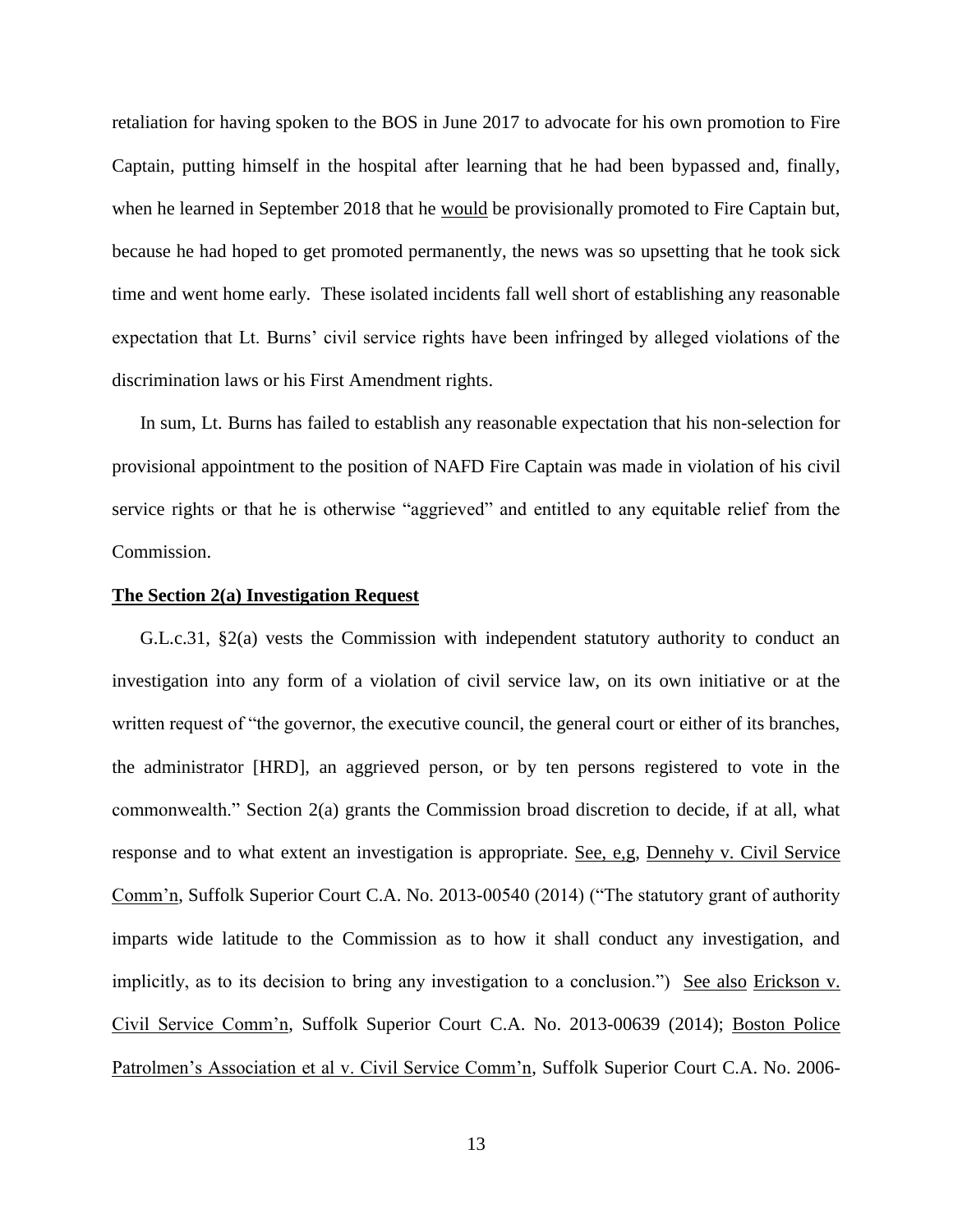4617 (2007). The Commission's exercise of its power to investigate is not subject to the general rules for judicial review of administrative agency decisions under G.L.c.30A, but can be challenged solely for an "abuse of discretion". See Erickson v. Civil Service Comm'n, Suffolk Superior Court C.A. No. 2013-00639 (2014), citing Mayor of Revere v. Civil Service Comm'n, 31 Mass.App.Ct. 315, 321-22 (1991).

The Commission exercises its discretion to conduct an investigation only "sparingly" and, typically, when there is clear and convincing evidence of an irreparable political or personal bias that can be rectified only by the Commission's affirmative remedial intervention into the hiring process. See, e.g., Shugrue v. Department of Correction, 28 MCSR 82 (2015) (declining to investigate Department of Correction's provisional promotion to Captain). For example, after learning that the BPD had hired candidates and began placing them into the Police Academy without having informed numerous bypassed candidates of the right to challenge their nonselection by appeal to the Commission, the Commission recently did initiate a thorough review of the BPD's 2015 hiring cycle, which resulted in the entry of numerous orders to the BPD to implement changes, both retrospective and prospective, to rectify the violations found by the Commission with the BPD's bypass procedures, with which the BPD has complied. See Investigation Re: Boston Police Dep't and Due Process of Non-Selected Candidates, 29 MCSR 367, supplemental decision, 29 MCSR 297 (2016). See also In Re: 2010/2011 Review and Selection of Firefighters in the City of Springfield, 24 MCSR 627 (2011) (investigation into hiring spearheaded by Deputy Fire Chief which resulted in his son's appointment and required reconsideration of numerous candidates through a new hiring cycle conducted by outsiders not connected with the Springfield Fire Department); In Re: 2011 Review and Selection of Permanent Intermittent Police Officers By the Town of Oxford, CSC No. 1-11-280 (2011)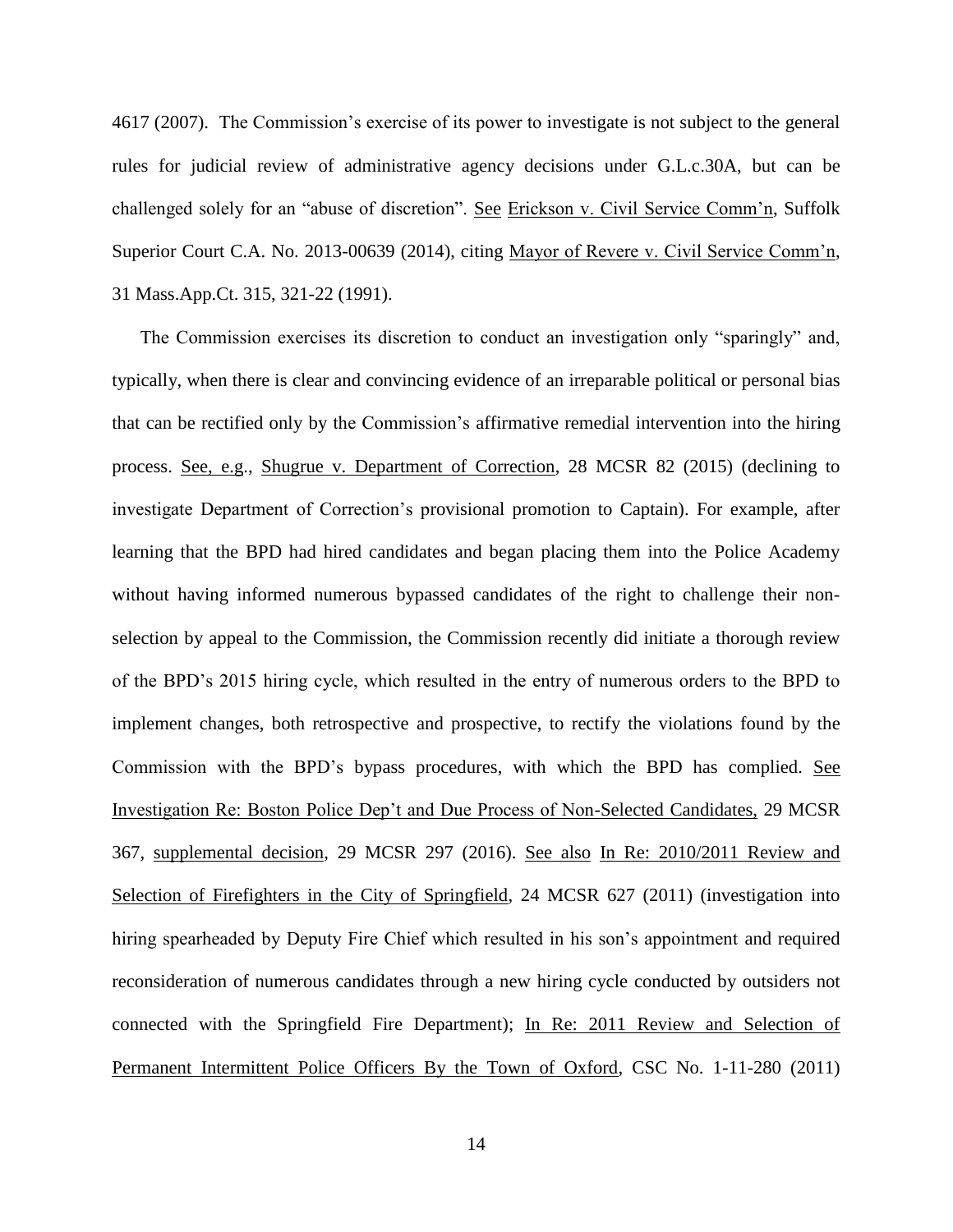(investigation of alleged nepotism in hiring Selectmen's relatives required reconsideration of all 19 candidates through an new independent process); Dumont v. City of Methuen, 22 MCSR 391 (2009), findings and orders after investigation, CSC No. I-09-290 (2011) (rescinding hiring process and reconsideration of all candidates after Police Chief had participated in selection of her niece).

After careful consideration, I have determined that an investigation is not warranted here.

# **Conclusion**

In sum, for the reasons stated herein, North Attleborough's Motion to Dismiss/Motion for Summary Decision is hereby *granted* and the Section 2(b) appeal of the Appellant, Ronald Burns, in Docket No. E-18-207, is *dismissed.* 

In response to the Appellant's request for an investigation under Section 2(a), the parties are informed that, after due consideration, the Commission will not take further action to open the requested investigation.

> Civil Service Commission */s/Paul M. Stein*  Paul M. Stein, Commissioner

By vote of the Civil Service Commission (Bowman, Chairman; Camuso, Ittleman, Stein and Tivnan, Commissioners) on April 11, 2019.

Either party may file a motion for reconsideration within ten days of the receipt of this Commission order or decision. Under the pertinent provisions of the Code of Mass. Regulations, 801 CMR 1.01(7)(l), the motion must identify a clerical or mechanical error in this order or decision or a significant factor the Agency or the Presiding Officer may have overlooked in deciding the case. A motion for reconsideration does not toll the statutorily prescribed thirty-day time limit for seeking judicial review of this Commission order or decision.

Under the provisions of G.Lc.31, §44, any party aggrieved by this Commission order or decision may initiate proceedings for judicial review under G.L.c.30A,§14 in the superior court within thirty (30) days after receipt of this order or decision. Commencement of such proceeding shall not, unless specifically ordered by the court, operate as a stay of this Commission order or decision. After initiating proceedings for judicial review in Superior Court, the plaintiff, or his / her attorney, is required to serve a copy of the summons and complaint upon the Boston office of the Attorney General of the Commonwealth, with a copy to the Civil Service Commission, in the time and in the manner prescribed by Mass. R. Civ. P. 4(d).

Notice: Joseph Sulman, Esq. (for Appellant)